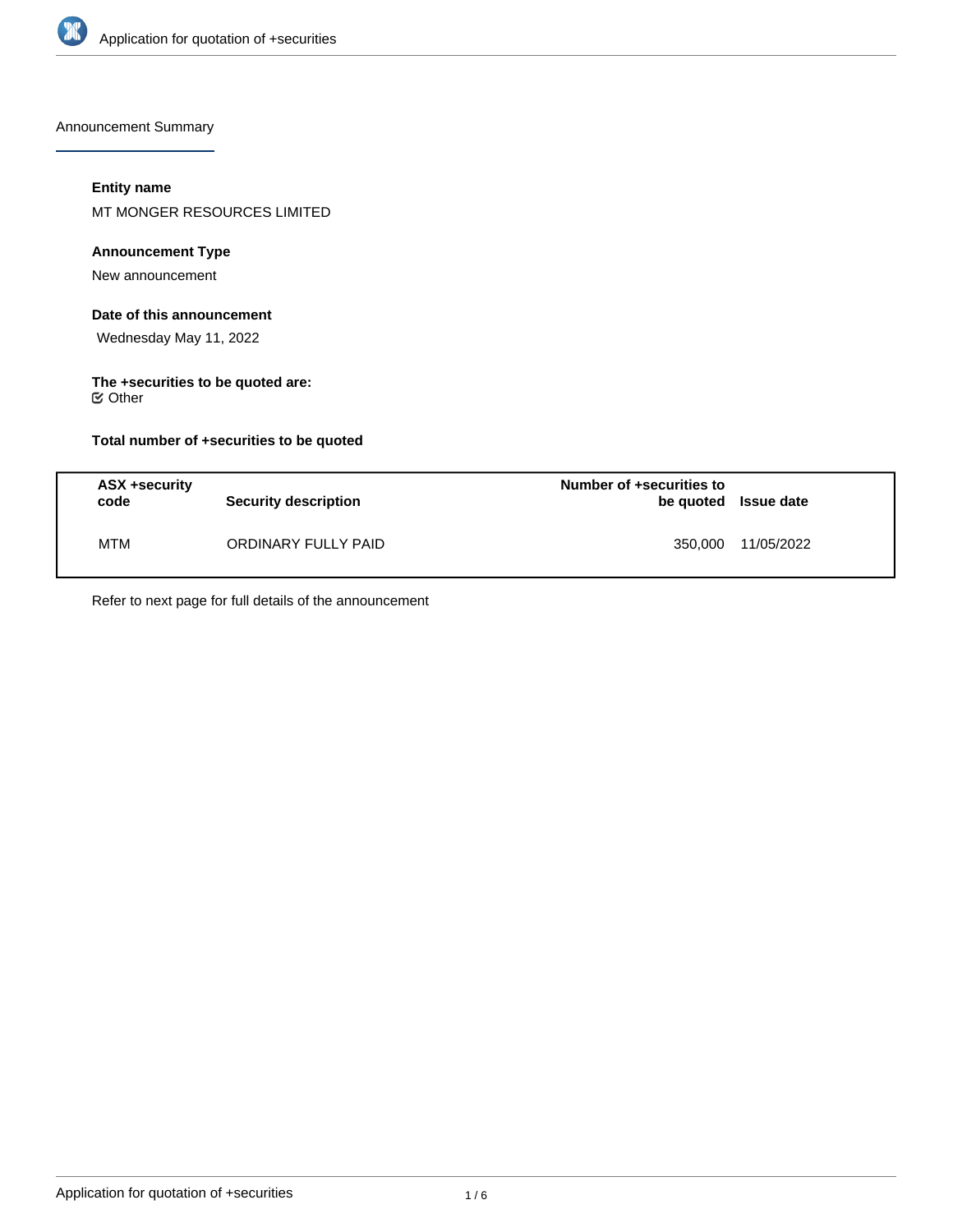

Part 1 - Entity and announcement details

# **1.1 Name of entity**

MT MONGER RESOURCES LIMITED

We (the entity named above) apply for +quotation of the following +securities and agree to the matters set out in Appendix 2A of the ASX Listing Rules.

**1.2 Registered number type** ABN

**Registration number** 27645885463

**1.3 ASX issuer code** MTM

**1.4 The announcement is**

New announcement

#### **1.5 Date of this announcement**

11/5/2022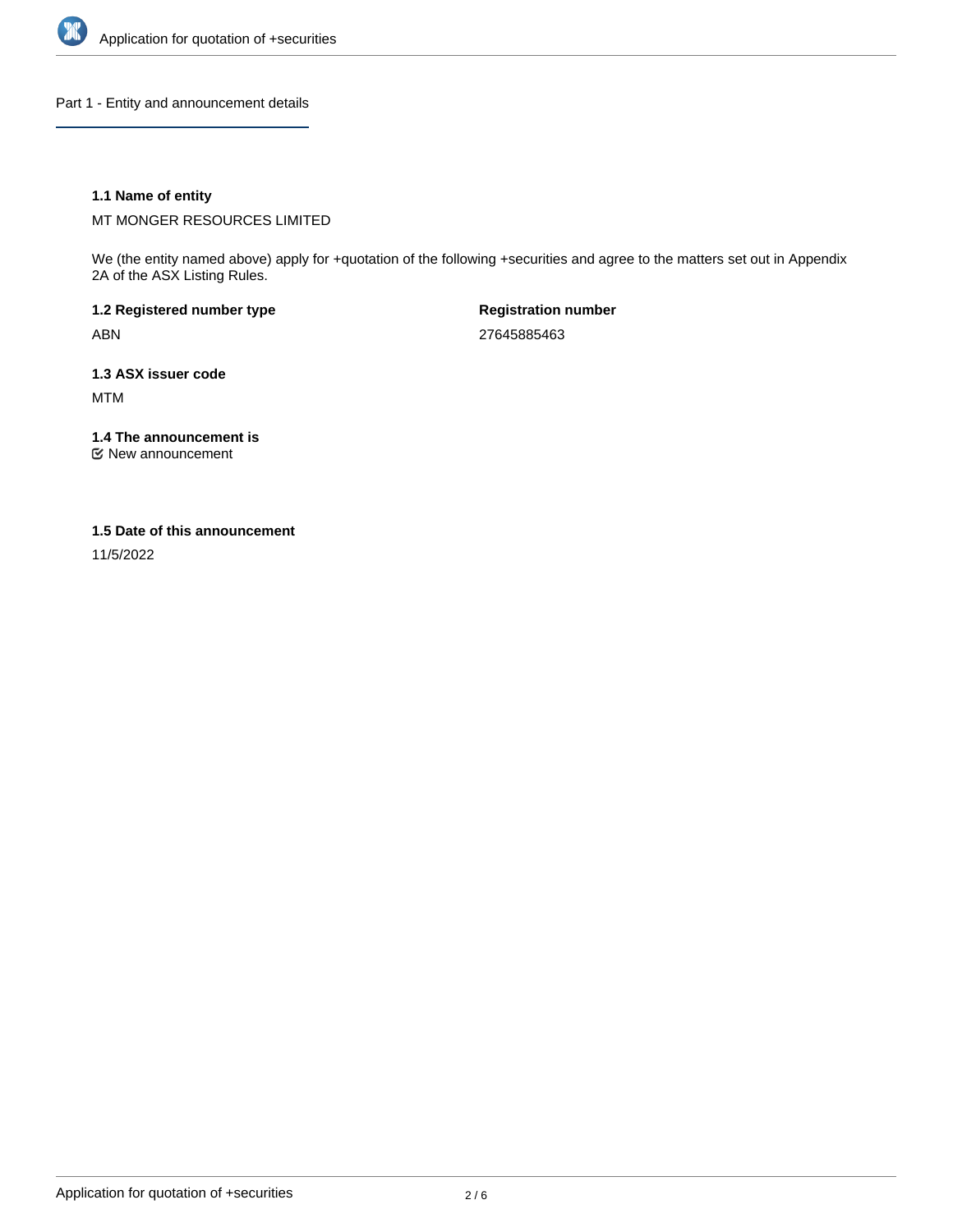

# Part 2 - Type of Issue

**2.1 The +securities to be quoted are:**

Other

## **2.2 The +securities to be quoted are:**

Additional +securities in a class that is already quoted on ASX ("existing class")

**2.3c Have these +securities been offered under a +disclosure document or +PDS?** No

**2.3d Please provide any further information needed to understand the circumstances in which you are applying to have these +securities quoted on ASX, including why the issue of the +securities has not been previously announced to the market in an Appendix 3B**

Consideration for acquisition relating to tenement EL 74/727

**2.4 Any on-sale of the +securities to be quoted within 12 months of their date of issue will comply with the secondary sale provisions in sections 707(3) and 1012C(6) of the Corporations Act by virtue of:** The publication of a cleansing notice under section 708A(5), 708AA(2)(f), 1012DA(5) or 1012DAA(2)(f)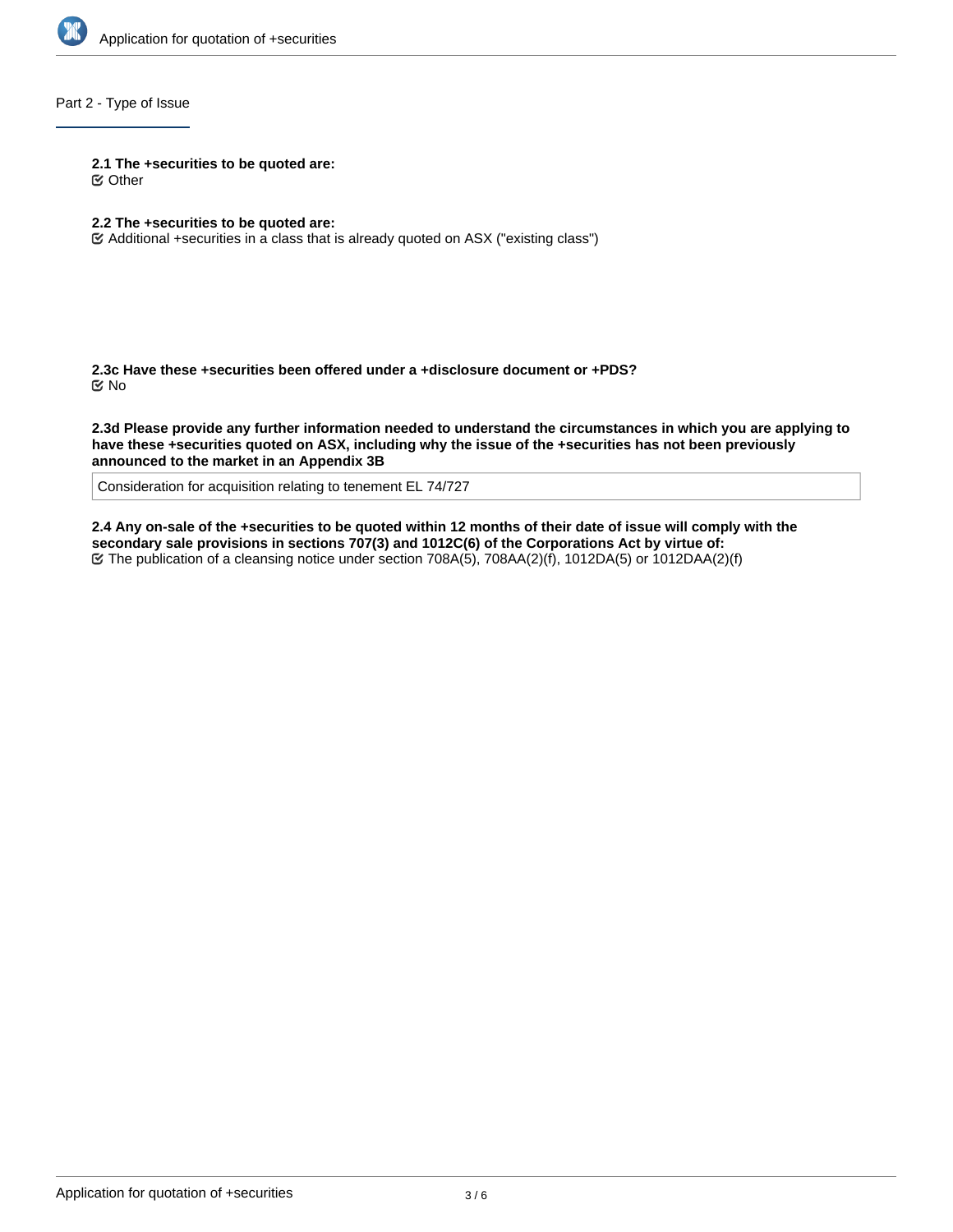

Part 3B - number and type of +securities to be quoted (existing class) where issue has not previously been notified to ASX in an

Appendix 3B

# **Additional +securities to be quoted in an existing class**

**ASX +security code and description** MTM : ORDINARY FULLY PAID

#### **Issue date**

11/5/2022

**Will the +securities to be quoted rank equally in all respects from their issue date with the existing issued +securities in that class?** Yes

Issue details

| Number of +securities to be quoted                                                    |                                        |  |  |  |
|---------------------------------------------------------------------------------------|----------------------------------------|--|--|--|
| 350,000                                                                               |                                        |  |  |  |
| Are the +securities being issued for a cash consideration?<br>$\mathfrak{C}$ Yes      |                                        |  |  |  |
| In what currency is the cash consideration being paid?                                | What is the issue price per +security? |  |  |  |
| AUD - Australian Dollar                                                               | AUD 0.20000000                         |  |  |  |
| Any other information the entity wishes to provide about the +securities to be quoted |                                        |  |  |  |
|                                                                                       |                                        |  |  |  |

**The purpose(s) for which the entity is issuing the securities**

To pay for the acquisition of an asset

# **Please provide additional details**

Data relating to EL74/727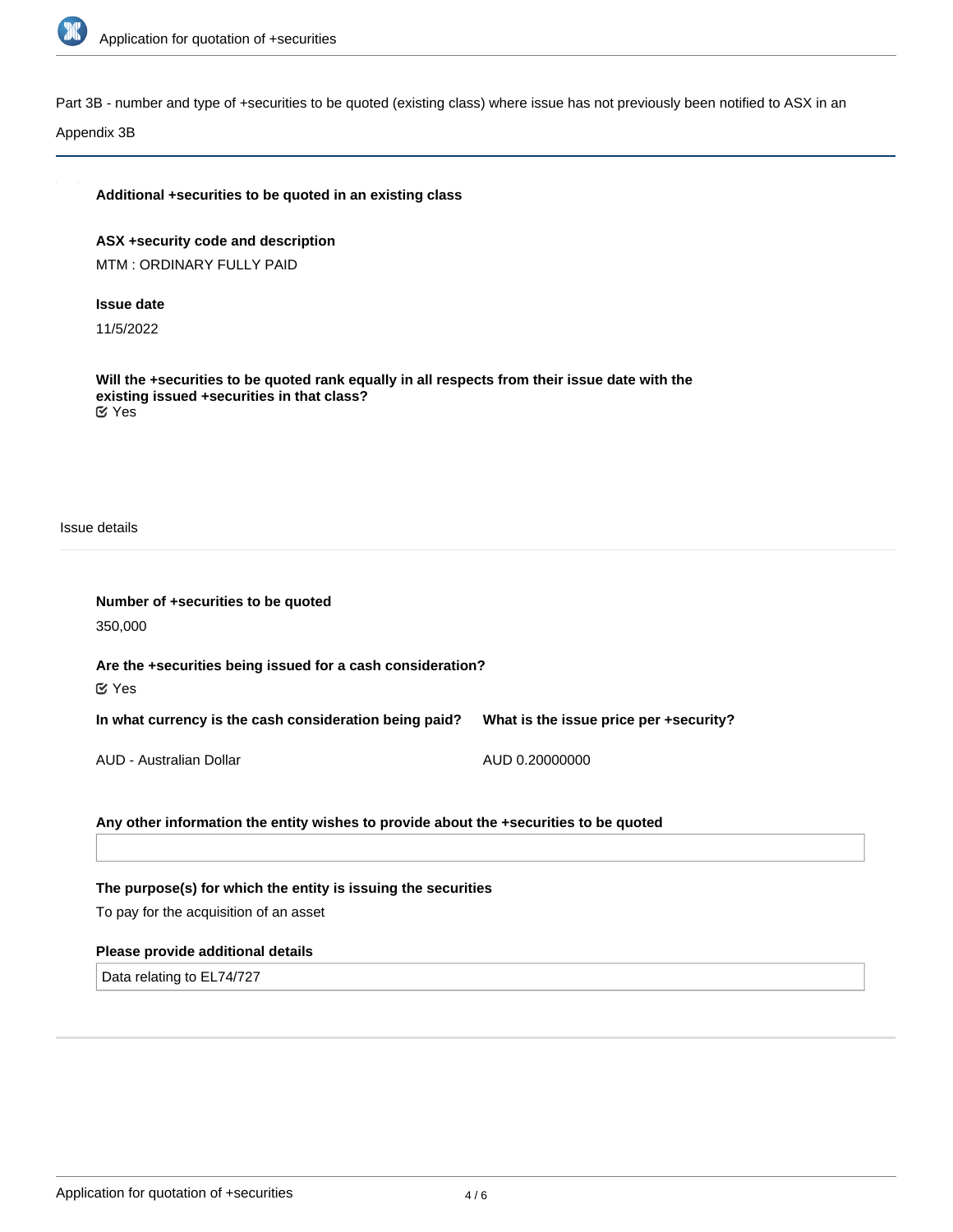

Part 4 - Issued capital following quotation

**Following the quotation of the +securities the subject of this application, the issued capital of the entity will comprise: (A discrepancy in these figures compared to your own may be due to a matter of timing if there is more than one**

**application for quotation/issuance currently with ASX for processing.)**

**4.1 Quoted +securities (total number of each +class of +securities quoted on ASX following the +quotation of the +securities subject of this application)**

| ASX +security code and description | <b>Total number of</b><br>+securities on issue |
|------------------------------------|------------------------------------------------|
| MTM: ORDINARY FULLY PAID           | 36,260,033                                     |
| MTMO: OPTION EXPIRING 26-NOV-2024  | 14,316,666                                     |

**4.2 Unquoted +securities (total number of each +class of +securities issued but not quoted on ASX)**

| ASX +security code and description            | <b>Total number of</b><br>+securities on issue |
|-----------------------------------------------|------------------------------------------------|
| MTMAJ: OPTION EXPIRING 09-MAY-2025 RESTRICTED | 500,000                                        |
| MTMAE: ORDINARY FULLY PAID RESTRICTED         | 1,250,000                                      |
| MTMAF: ORDINARY FULLY PAID RESTRICTED         | 8,022,500                                      |
| MTMAG: OPTION EXPIRING 09-MAY-2024 RESTRICTED | 500,000                                        |
| MTMAI: OPTION EXPIRING 16-DEC-2024 RESTRICTED | 8,000,000                                      |
| MTMAH: OPTION EXPIRING 09-NOV-2024 RESTRICTED | 500,000                                        |
| MTMAL: OPTION EXPIRING 09-MAY-2024 EX \$0.30  | 250,000                                        |
| MTMAM: OPTION EXPIRING 09-NOV-2024 EX \$0.35  | 250,000                                        |
| MTMAN: OPTION EXPIRING 09-MAY-2025 EX \$0.40  | 250,000                                        |